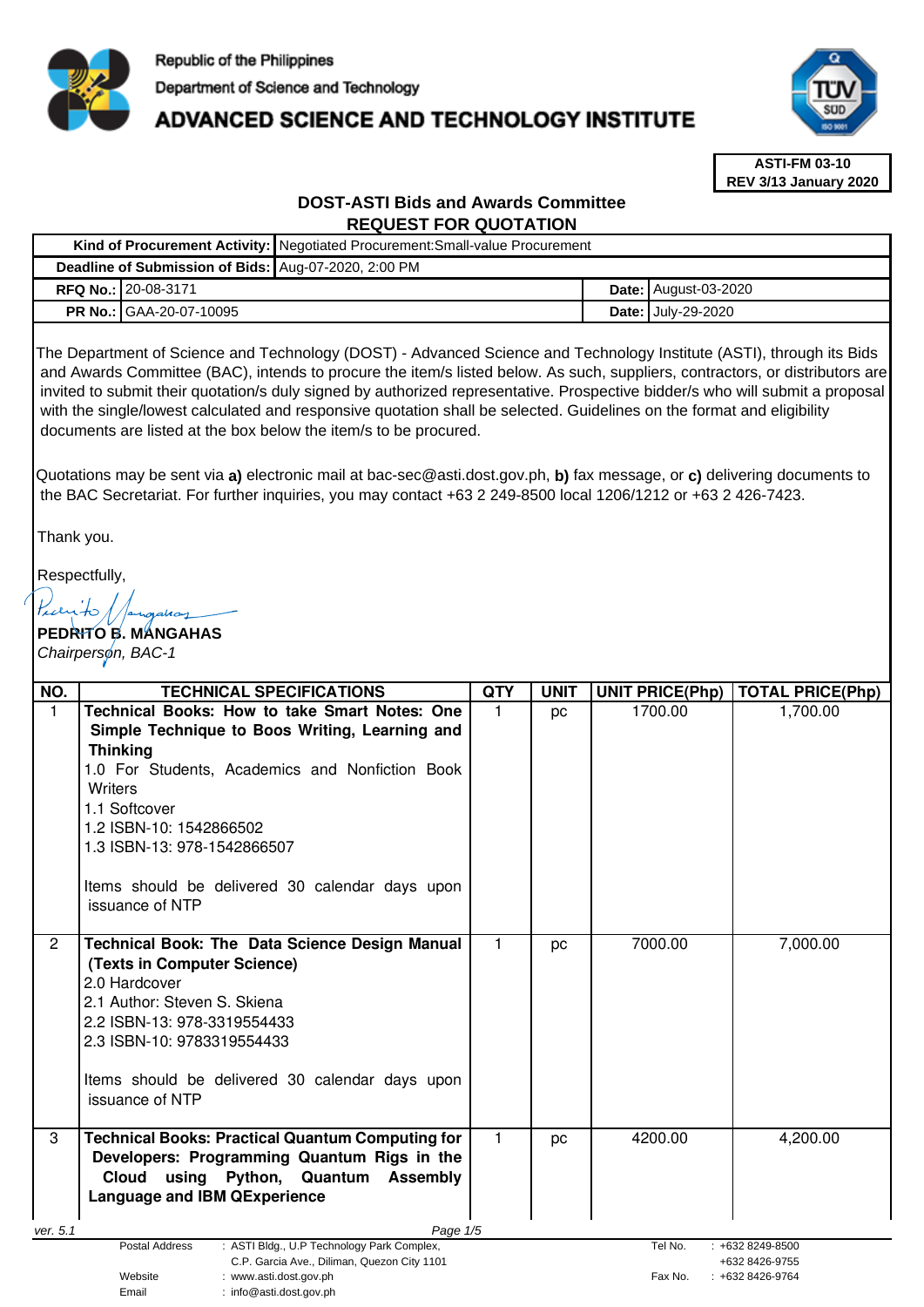|                | 3.0 1st ed. Edition, Paperback<br>3.1 Author: Vladimir Silva<br>3.2 1st Edition, December 13, 2018<br>3.3 Publisher: APRESS<br>3.4 ISBN-13: 978-1484242179<br>3.5 ISBN-10: 1484242173<br>Items should be delivered 30 calendar days upon<br>issuance of NTP                                                                                                                                                                          |              |    |         |          |
|----------------|--------------------------------------------------------------------------------------------------------------------------------------------------------------------------------------------------------------------------------------------------------------------------------------------------------------------------------------------------------------------------------------------------------------------------------------|--------------|----|---------|----------|
| 4              | <b>Technical Books: Mastering Quantum Computing</b><br>with IBM QX: Explore the world of quantum<br>computing using the Quantum Composer and<br><b>Qiskit</b><br>4.0 Paperback - January 31, 2019<br>4.1 Author: Christine Corbelt Moran<br>4.2 Publication: Packet<br>4.3 ISBN-10: 1789136431<br>4.4 ISBN-13: 978-1789136432<br>Items should be delivered 30 calendar days upon<br>issuance of NTP                                  | 1            | pc | 6300.00 | 6,300.00 |
| 5              | Technical Books: Problems and Solutions in<br><b>Quantum Computing and Quantum Information</b><br>5.0 4th Edition April 26, 2018<br>5.1 Author: Willi-Hans Steeb, Yorick Hardy<br>5.2 Publication: World Scientific<br>5.3 ISBN-10: 9813238402<br>5.4 ISBN-13: 978-9813238404<br>Items should be delivered 30 calendar days upon<br>issuance of NTP                                                                                  | $\mathbf{1}$ | pc | 9800.00 | 9,800.00 |
| 6              | l Technical<br><b>Books:</b><br>Programming<br>Quantum<br><b>Computers: Essential Algorithms and Code</b><br><b>Samples</b><br>6.0 1st Edition, Paperback<br>6.1 Author: Eric R. Johnson, Nic Harrigan, Mercedes<br>Gimeno-Segovia<br>6.2 1st Edition July 23, 2019<br>6.3 Publisher: O'Reilly Media<br>6.4 ISBN-13: 978-1492039686<br>6.5 ISBN-10: 1492039683<br>Items should be delivered 30 calendar days upon<br>issuance of NTP | 1.           | pc | 5900.00 | 5,900.00 |
| $\overline{7}$ | <b>Technical Book: Quantum Computing: An Applied</b><br>Approach<br>7.0 1st Edition, Hardbound<br>7.1 Author: Jack D. Hidary<br>7.2 Edition: 1st Edition August 30, 2019<br>7.3 Publication: Springer<br>7.4 ISBN-10:3030239217<br>7.5 ISBN-13:978-3030239213<br>Items should be delivered 30 calendar days upon<br>issuance of NTP                                                                                                  | $\mathbf{1}$ | pc | 3900.00 | 3,900.00 |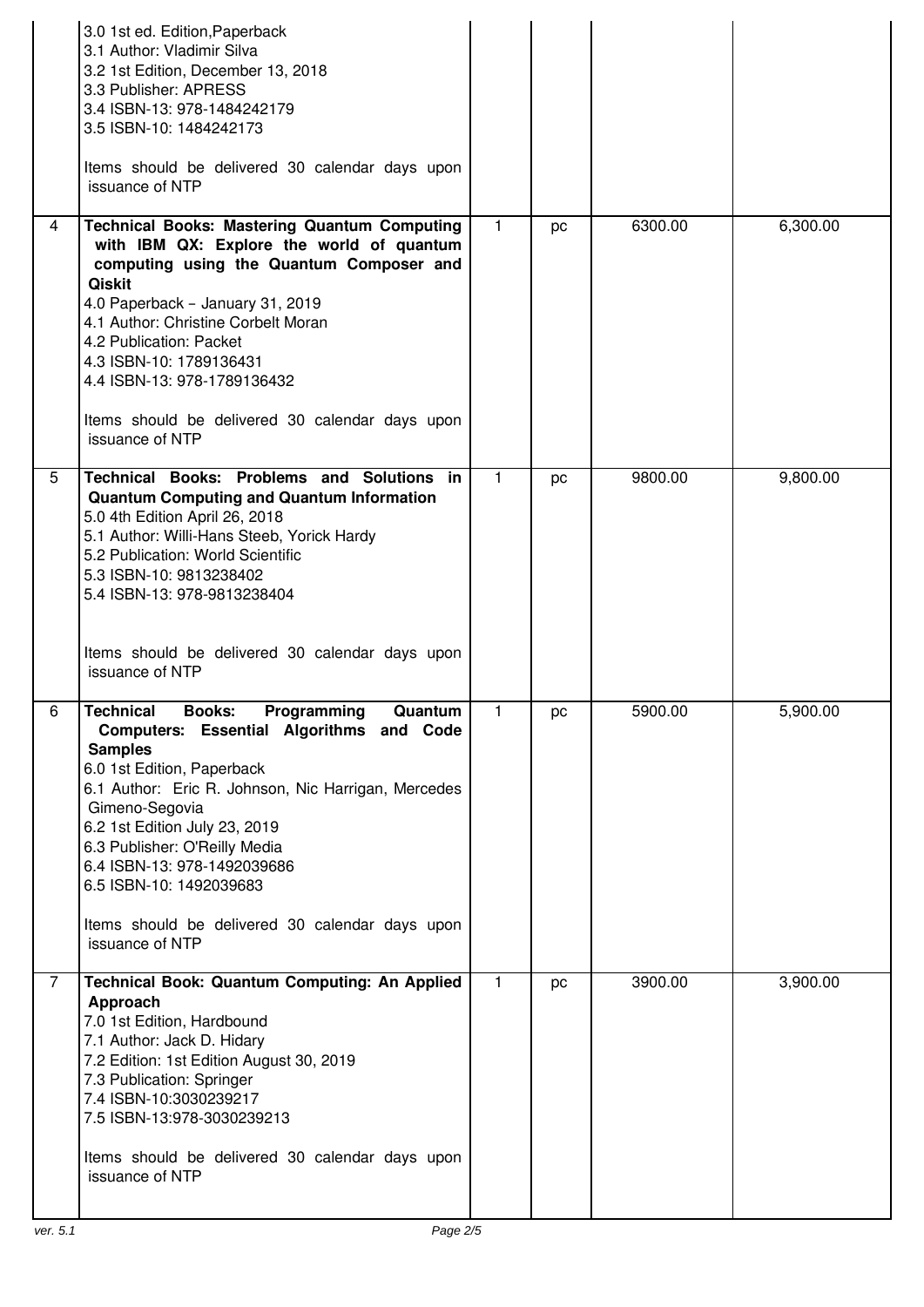| 8               | <b>Technical</b><br><b>Book:</b><br><b>No-Nonsense</b><br>Quantum<br><b>Mechanics: A Student-Friendly Introduction</b><br>8.0 Second Edition, Paperback<br>8.1 Author: Jakob Schwichtenberg<br>8.2 Edition: 2nd Edition December 1, 2018<br>8.3 Publication: Independently Published<br>8.4 ISBN-10:1790455383<br>8.5 ISBN-13:978-1790455386<br>Items should be delivered 30 calendar days upon<br>issuance of NTP                                                                                                      | $\mathbf{1}$ | pc | 3600.00  | 3,600.00  |
|-----------------|-------------------------------------------------------------------------------------------------------------------------------------------------------------------------------------------------------------------------------------------------------------------------------------------------------------------------------------------------------------------------------------------------------------------------------------------------------------------------------------------------------------------------|--------------|----|----------|-----------|
| 9               | <b>Mathematics</b><br><b>Technical</b><br>Book:<br>Quantum<br>οf<br><b>Computing: An Introduction</b><br>9.0 First Edition, Hardbound<br>9.1 Author: Wolfgang Scherer<br>9.2 Edition: 1st Edition November 13, 2019<br>9.3 Publication: Springer<br>9.4 ISBN-10:303012357X<br>9.5 ISBN-13:978-3030123574<br>Items should be delivered 30 calendar days upon<br>issuance of NTP                                                                                                                                          | $\mathbf{1}$ | pc | 17200.00 | 17,200.00 |
| 10 <sup>1</sup> | <b>Foundations</b><br><b>Technical</b><br>Book:<br><b>of</b><br><b>Deep</b><br>Reinforcement Learning: Theory and Practice in<br>Python (Addison-Wesley Data & Analytics Series)<br>10.0 First Edition, Paperback<br>10.1 Author: Laura Graesser, Wah Loon Keng<br>10.2 Edition: 1st Edition December 15, 2019<br>10.3 Publication: Addison-Wesley Data and Analytics<br><b>Series</b><br>10.4 ISBN-13: 978-0135172384<br>10.5 ISBN-10:0135172381<br>Items should be delivered 30 calendar days upon<br>issuance of NTP | $\mathbf{1}$ | pc | 5200.00  | 5,200.00  |
| 11              | Technical Book: The Design and Analysis of<br>Computer Experiments (Springer Series in<br>Statistics)<br>11.0 Second edition, Hardbound<br>11.1 Editor: Thomas J. Santner, Brian J. Williams,<br>William I. Notz<br>11.2 Edition 2nd Edition, 2018 Edition January 09,<br>2019<br>11.3 Publication: Springer<br>11.4 ISBN-10149398845X<br>11.5 ISBN-13:978-1493988457<br>Items should be delivered 30 calendar days upon<br>issuance of NTP                                                                             | $\mathbf{1}$ | pc | 13200.00 | 13,200.00 |
| 12              | Technical Book: Hands-On Data Science for<br>Marketing: Improve your marketing strategies with<br>machine learning using Python and R<br>12.0 Editor: Yoon Hyup Hwang<br>12.1 Edition: 1st Edition March 2019<br>12.2 Publication: Packt Publishing<br>12.3 ISBN-13:978-1789346343<br>12.4 ISBN-101789346347                                                                                                                                                                                                            | $\mathbf{1}$ | pc | 6200.00  | 6,200.00  |
| ver. 5.1        | Page 3/5                                                                                                                                                                                                                                                                                                                                                                                                                                                                                                                |              |    |          |           |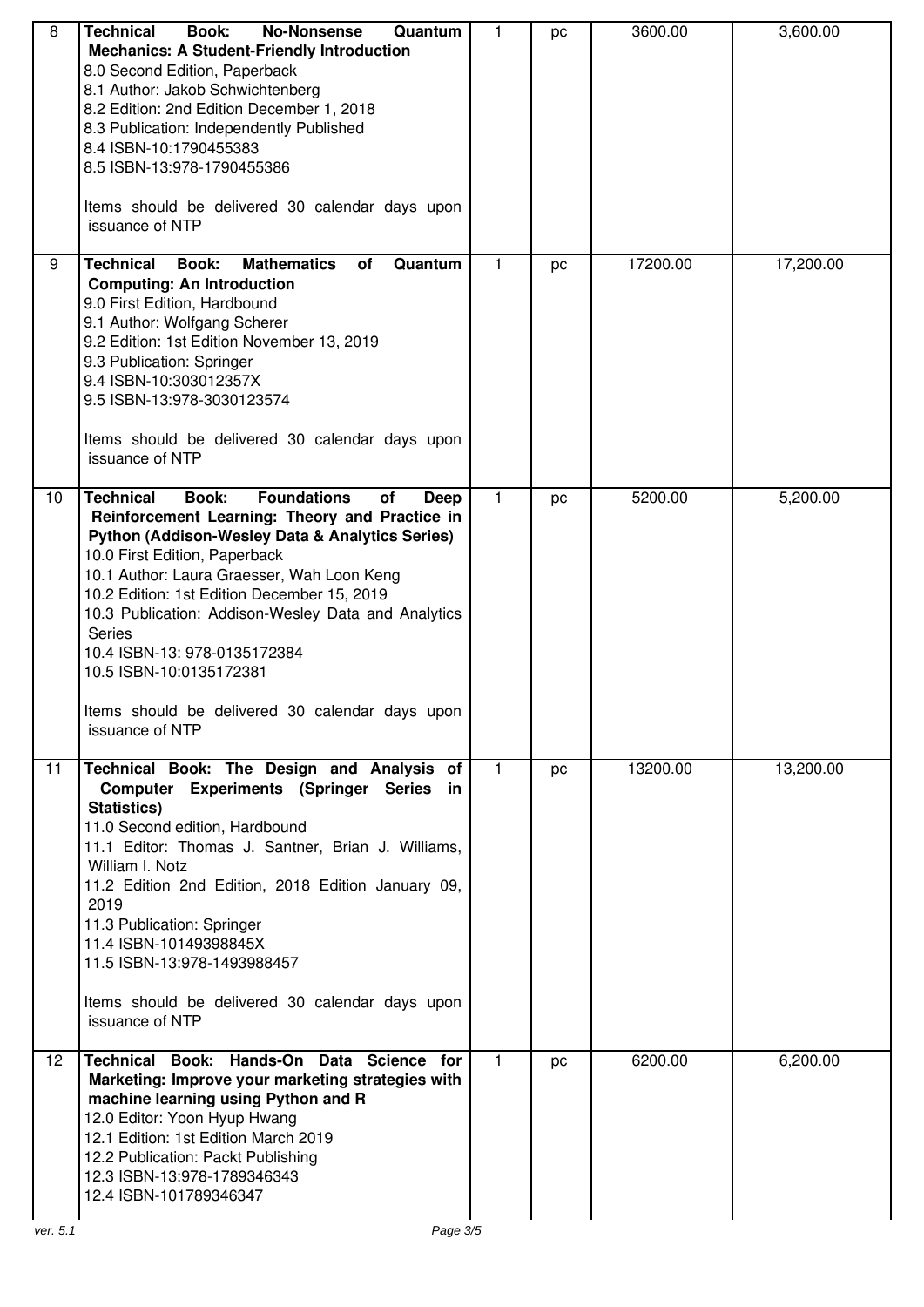|    | Items should be delivered 30 calendar days upon<br>issuance of NTP                                                                                                                                                                                                                                                                                                                             |  |    |         |          |  |
|----|------------------------------------------------------------------------------------------------------------------------------------------------------------------------------------------------------------------------------------------------------------------------------------------------------------------------------------------------------------------------------------------------|--|----|---------|----------|--|
| 13 | Technical Book: A Guide to Algorithm Design:<br><b>Paradigms, Methods, and Complexity Analysis</b><br>13.0 Editor: Anne Benoit, Yves Robert, Frederic Vivien<br>13.1 Edition 2013, Hardcover<br>13.2 Publication: CRC Press; 1st edition (August 27,<br>2013)<br>13.4 ISBN-13: 978-1439825648<br>13.5 ISBN-10:1439825645<br>Items should be delivered 30 calendar days upon<br>issuance of NTP |  | рc | 8200.00 | 8,200.00 |  |
|    | TOTAL APPROVED BUDGET FOR THE CONTRACT:<br>Php 92,400.00                                                                                                                                                                                                                                                                                                                                       |  |    |         |          |  |

## **GUIDELINES**

## **A. Submission of Quotations**

- 1. Quotation/s shall include the Request for Quotation and/or the Purchase Request Number as state above;
- 2. Pictures or brand/model names or numbers, if applicable, should be specified in the quotation/s; and
- 3. Quotation/s must be signed by the company's duly authorized representative.

#### **B. Eligibiliy Requirements**

Pursuant to Annex "H" or Consolidated Guidelines for the Alternative Methods of Procurement of the 2016 Implementing Rules and Regulations (IRR) of Republic Act (RA) No. 9184, as amended by Government Procurement Policy Board Resolution No. 21-2017 dated 30 May 2017, the following documents shall be submitted except for Repeat Order, Shopping under Section 52.1(a), and Negotiated Procurement under Sections 53.1 (Two-Failed Biddings), and 53.5 (Agency-to-Agency):

#### **For Procurement of Goods**

- 1. Upon submission of quotation
	- PhilGEPS Platinum Membership Certificate including Annex "A". If not available, the following alternate documents may be submitted:
		- PhilGEPS Registration Number
		- Mayor's Permit
			- For individuals/professionals engaged under Section 53.6, 53.7 and 53.9 of the 2016 IRR of RA No. 9184, only the Bureau of Internal Revenue (BIR) Certificate of Registration shall be submitted in lieu of the Mayor's Permit.
- 2. Upon issuance of Notice of Award (NOA)
	- ✓ Omnibus Sworn Statement
		- Applicable only for bidders who have submitted their quotation on item/s with a total Approved Budget for the Contract (ABC) of above Php50,000.00.
	- ✓ Income/Business Tax Return
		- Applicable only for: **a)** bidders who have submitted their quotation on item/s with a total ABC of above Php500,000.00; and **b)** bidders for Lease of Real Property and Venue (except for government agencies as lessors).

#### **For Procurement of Infrastructure**

- 1. The requirements for Goods with the same submission indicated therein; and
- 2. Valid Philippine Contractors Accreditation Board License.